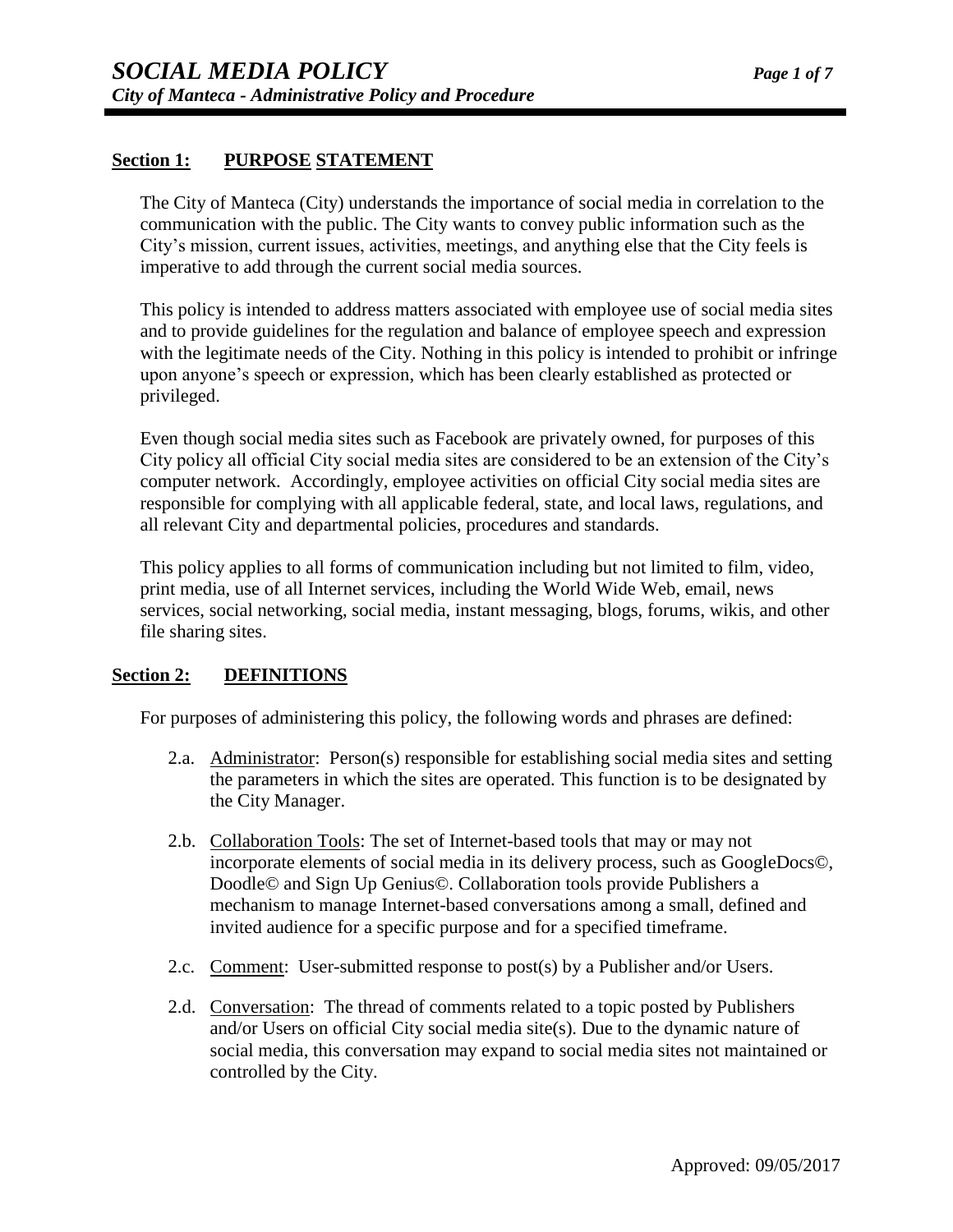- 2.e. Post(s): Information, text messages, pictures, videos, or any other form of content that a Publisher puts onto a site, including links to and re-posting of content that may also be viewable elsewhere on the Internet.
- 2.f. Publisher: Person(s) responsible for the day-to-day posting of content to a specific social media site and monitoring of content on that social media site. Publishers are persons designated by the Department Managers who have completed required training pursuant to this policy and approved by the City Manager.
- 2.g. Social Media: The set of Internet-based tools that include message boards, blogs, conversation pages, content communities, social networking, virtual games, and other forms of online discussion, such as Facebook©, YouTube©, Twitter©, Pinterest© and Instagram©. Because the number of social media sites available to the public continues to evolve, the absence of an explicit reference in this policy to a specific social media site does not limit the extent of the application of this policy.
- 2.h.  $User(s)$ : Is/Are the individual(s) interacting with the social media site.

# **Section 3: POLICY**

- 3.a. The City's official website at http://www.ci.manteca.ca.us (or any domain owned by the City) will remain the City's primary means of internet communication to deliver electronic information to members of the public. Social media shall be deployed to provide only alternate or additional communication channels.
- 3.b. The establishment of City social media sites is subject to approval by the City Manager or the City Manager's designee. Upon approval, City social media sites shall bear the name and/or official seal or logo of the City.
- 3.c. All content on City social media sites shall be reviewed, approved, and posted by the City Manager's Office or city department designee.
- 3.d. The City Manager's Office shall monitor content on City social media sites and may remove or edit content to ensure adherence to both the City's Social Media Policy and the interest and goals of the City.
- 3.e. City social media sites shall clearly state that such sites are maintained by the City and that the sites comply with the City's Social Media Policy.
- 3.f. City social media sites shall link back to the City's official website for forms, documents, online services and other information necessary to conduct business with the City.
- 3.g. The City shall use social media sites as consistently as possible and in conjunction with other established City communication tools.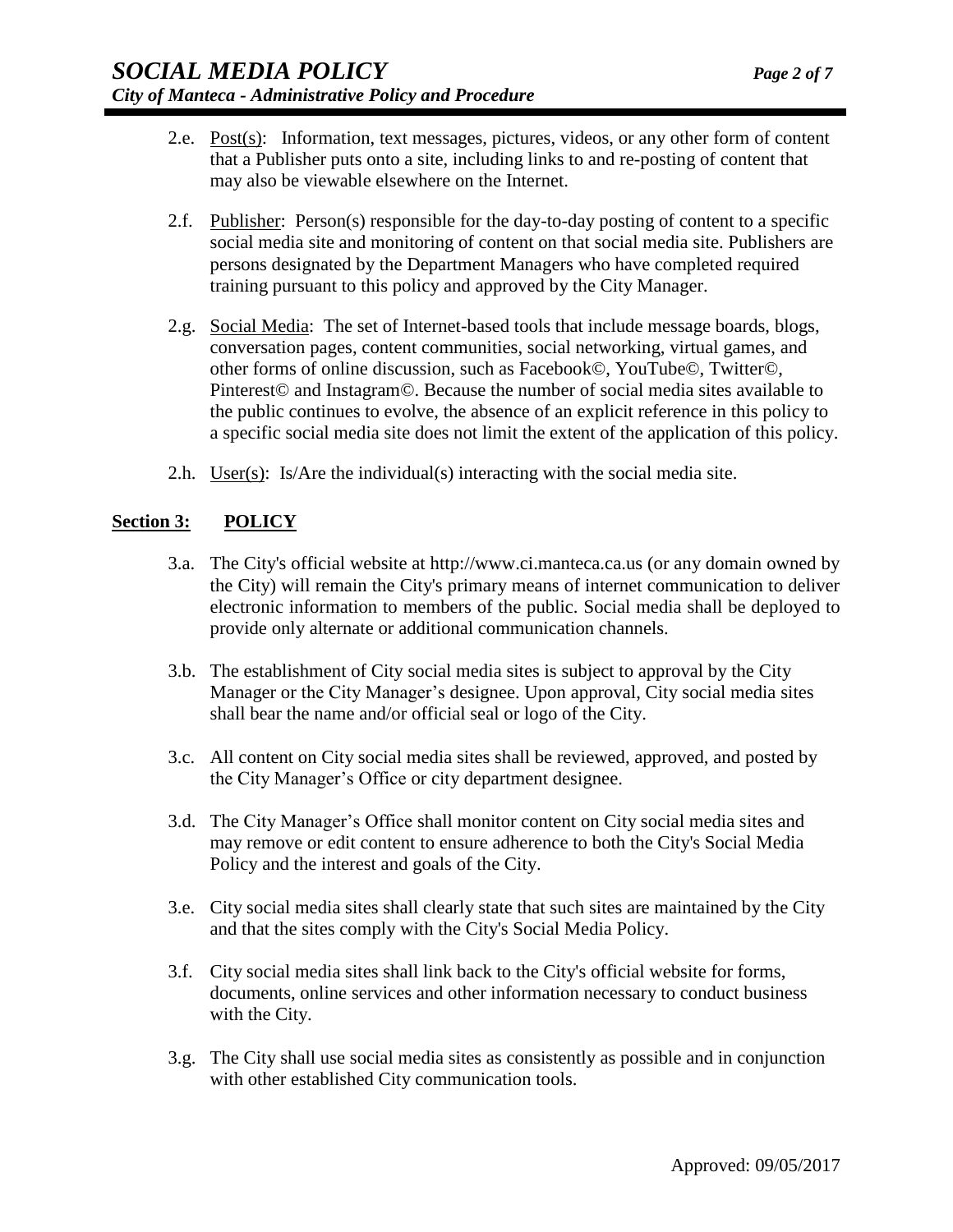- 3.h. City social media sites shall be managed consistent with the State of California's Ralph M. Brown Act. Members of the City Council and City Commissions shall not respond to any published postings, or use the site or any form of electronic communication to respond to, blog or engage in serial meetings, or otherwise discuss, deliberate, or express opinions on any issue within the subject matter jurisdiction of the body.
- 3.i. The City reserves the right to terminate any City social media site at any time without notice.
- 3.j. City social media sites shall comply with usage rules and regulations required by the site provider, including privacy policies.
- 3.k. The City's Social Media Policy shall be displayed to users or made available by hyperlink.
- 3.l. All City social media sites shall adhere to applicable federal, state and local laws, regulations and policies.
- 3.m. City social media sites are subject to the California Public Records Act. Any content maintained on a City social media site that is related to City business, including a list of subscribers, posted communication, and communication submitted for posting, may be considered a public record and subject to public disclosure. All content on the City's social media sites are electronically archived, and the archives retained in accordance with the City's document retention policy.
- 3.n. Employees representing the City on City social media sites shall conduct themselves at all times as a professional representative of the City and in accordance with all City policies.
- 3.o. All City social media sites shall utilize authorized City contact information for account set-up, monitoring and access. The use of personal email accounts by any City employee is not allowed for the purpose of setting-up, monitoring, or accessing a City social media site.
- 3.p. City social media sites may contain content, including but not limited to, advertisements or hyperlinks over which the City has no control. The City does not endorse any hyperlink or advertisement placed on City social media sites by the social media site's owners, vendors, or partners.
- 3.q. The City reserves the right to administratively change, modify, or amend all or part of this policy at any time.
- 3.r. The City will endeavor to use on-duty personnel whenever possible for posting to social media. In the event an off-duty, non-exempt personnel are directed by their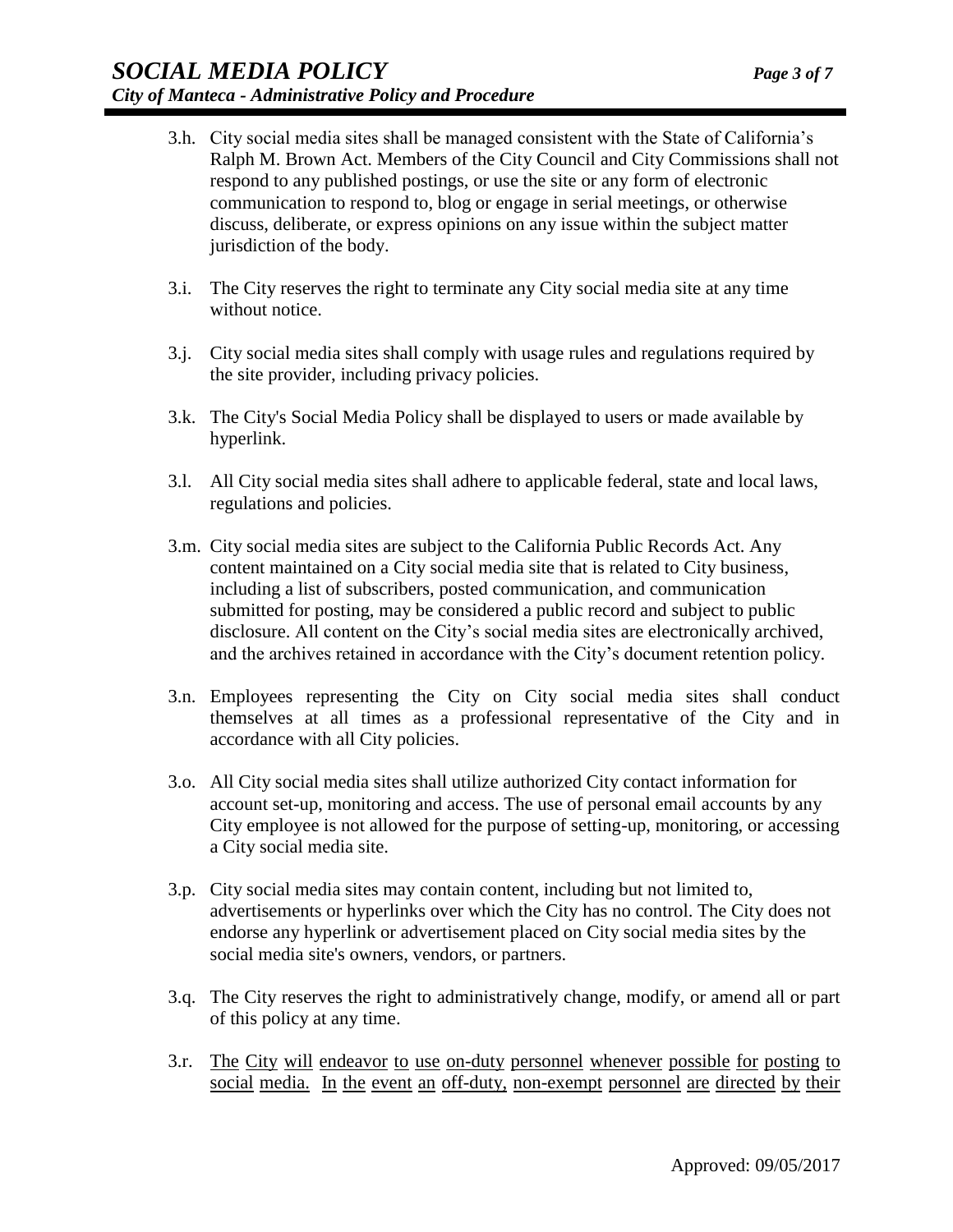Department Head to post after hours overtime provisions within the applicable Memorandum of Understanding must be followed.

### **Section 4: CONTENT GUIDELINES**

- 4.a. To avoid any perception that the City endorses or provides favorable treatment to any private person or business enterprise, no corporate or commercial logos or direct links to vendor sites are allowed. Consistent with the foregoing policy, it is the City's policy to limit social media posts to the following kinds of entities and organizations:
	- i. Information directly related to City of Manteca operations, events and programs.
	- ii. Chamber of commerce and/or Visitors Bureau;
	- iii. Other governmental agencies;
	- iv. Hospitals;
	- v. Museums, libraries, historical organizations and similar kinds of established organizations that provide cultural resources to residents and visitors of the City;
	- vi. Public and private, educational institutions as defined in Education Code § 210.1, or as described in Education Code § 66010(a) and (b), located within San Joaquin or Stanislaus Counties;
	- vii. Entities and organizations whose primary purpose is to provide the location, telephone number and/or description of tourism events in the City of Manteca.
	- viii. Public Utilities (e.g. P.G. &E., Comcast, Verizon)
		- ix. Entities that the City has an existing formal, contractual relationship with through direct funding, or co-partnership on programs.
		- x. Non-profit organizations (groups that have obtained  $501(c)3$ ) status as a charitable group.
- 4.b. The City shall have full permission or legal rights to any content posted by the City, including photographs and videos. Departments are responsible for maintaining files that demonstrate such permissions.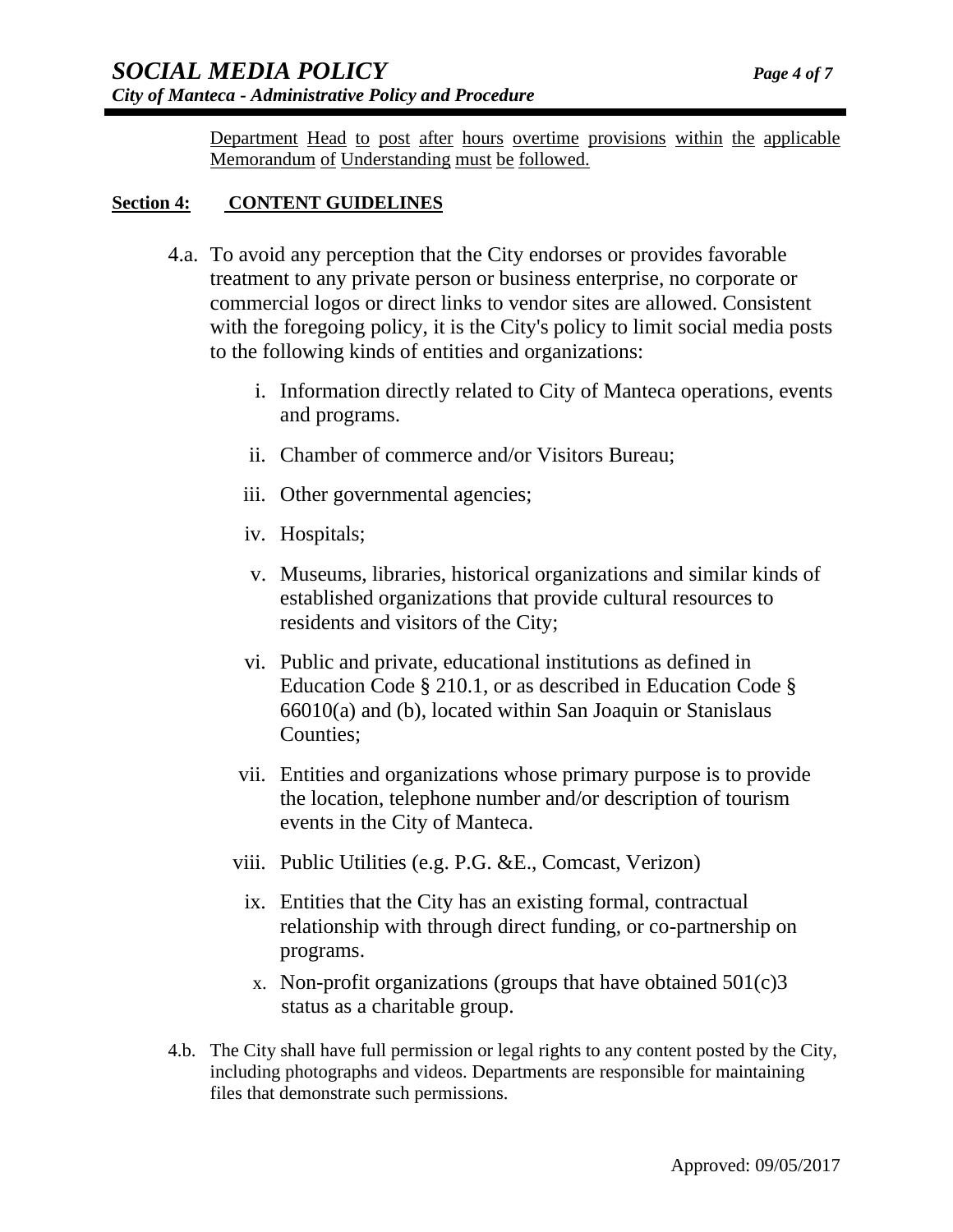- 4.c. Any employee authorized to post items on any of the City's social media sites shall review, be familiar with, and comply with the social media site's use policies and terms and conditions.
- 4.d. Any employee authorized to post items on any of the City's social media sites shall not express his or her own personal views or concerns through such postings. Instead, postings on any of the City's social media sites by an authorized City employee shall only reflect the views of the City.
- 4.e. Postings must contain information that is freely available to the public and not be confidential as defined by any City policy or state or federal law;
- 4.f. Postings may NOT contain any personal information, except for the names of employees whose job duties include being available for contact by the public;
- 4.g. Postings to City social media sites shall NOT contain any of the following:
	- i. Comments that are not topically related to the particular posting being commented upon;
	- ii. Comments in support of, or opposition to, political campaigns, candidates or ballot measures;
	- iii. Profane language or content.
	- iv. Content that promotes, fosters, or perpetuates discrimination on the basis of race, creed, color, age, religion, gender, marital status, or status with regard to public assistance, national origin, physical or mental disability or sexual orientation, as well as any other category protected by federal, state, or local laws;
	- v. Sexual content or links to sexual content;
	- vi. Solicitations of commerce;
	- vii. Conduct or encouragement of illegal activity;
	- viii. Information that may tend to compromise the safety or security of the public or public systems; or
		- ix. Content that violates a legal ownership interest of any other party.
- 4.h. These guidelines shall be displayed to users or made available by hyperlink on all City social media sites. Any content removed based on these guidelines must be retained, including the time, date and identity of the poster, when available.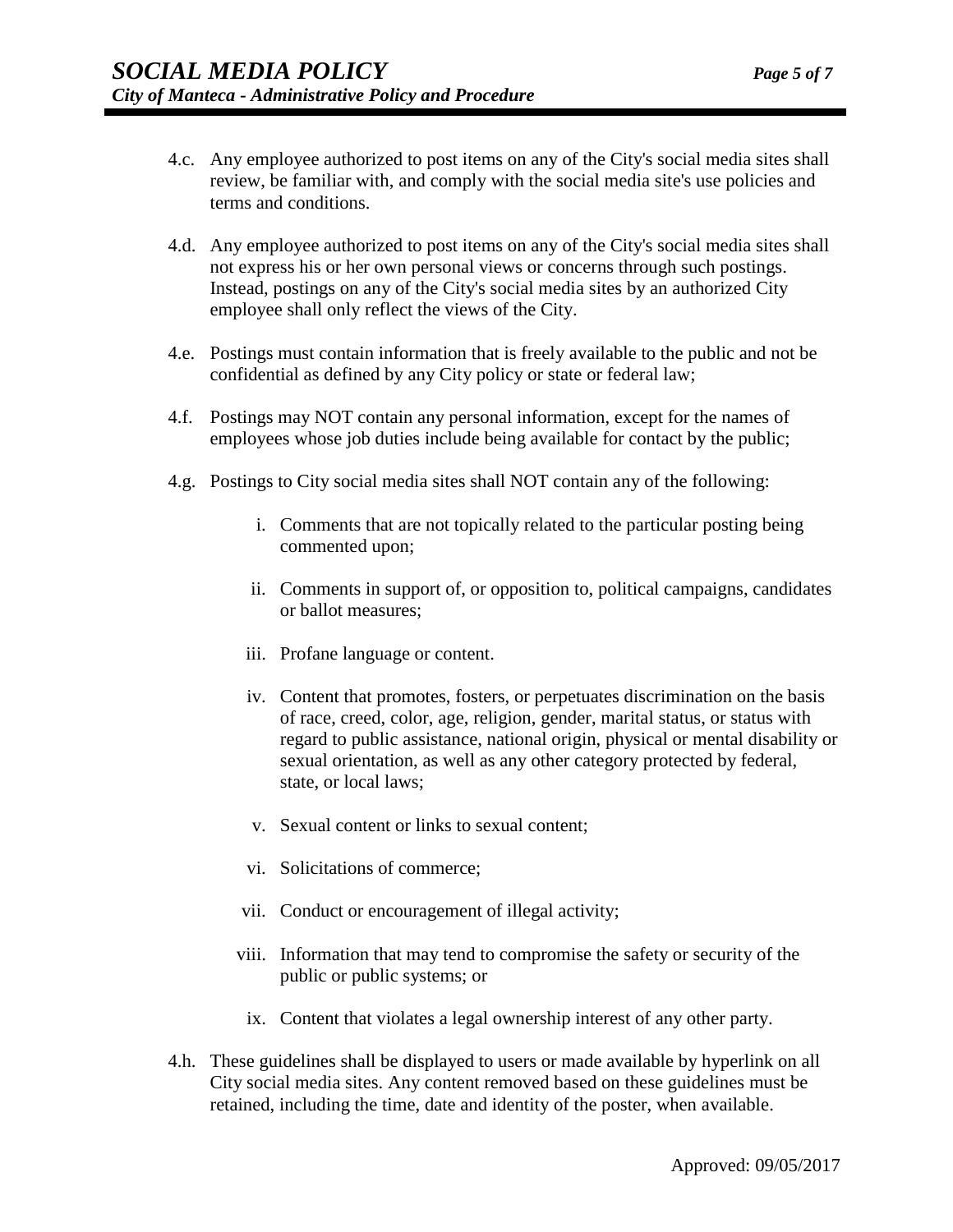- 4.i. The City reserves the right to implement or remove any functionality of its social media site, when deemed appropriate by the City Manager's Office. This includes, but is not limited to, information, articles, pictures, videos or any other form of communication that is posted on a City social media site.
- 4.j. Except as expressly provided in this Policy, accessing any social media site shall comply with all applicable City policies pertaining to communications and the use of the internet by employees, including e-mail content.

#### **Section 5: PERSONAL USE**

The following is the City's social media policy as it relates to the personal use of social media by City employees. Nothing in this policy shall be construed as a waiver or limitation by the City of its right to regulate its employees' off-duty speech when it is otherwise authorized to do so under California and/or U.S. Constitutions, regulation, statute, and/or decisional law. Additionally, the personal use of social media does not include off-duty statements made as part of the employee's regular job duties.

- 5.a. Strive for accuracy. Never post any information or rumors that you know to be false about the City, your co-workers, City clients, or people working on behalf of the City.
- 5.b. Do not disclose information that may violate City, client, or employee rights. For example, do not disclose another individual's address, phone number, medical information, financial information in a manner that violates that person's rights.
- 5.c. If you publish a blog or post online related to the work you do or subjects associated with the City, employees are encouraged to make it clear they are not speaking on behalf of the City. It is best to include a disclaimer such as "The postings on this site are my own and do not reflect the views of the City of Manteca."

## **Section 6: SOCIAL MEDIA COMMENT POLICY**

The official City of Manteca Facebook page was created to inform the public about the latest news, activities, programs, projects, and events happening in the City and is intended to serve as a means of communication between the City and the public. Comments posted to this site will be monitored during regular City business hours only. This site shall not contain any of the following, and the City reserves the right to remove comments containing any of the following elements as soon as possible:

- Comments that are not topically related to the particular posting being commented upon;
- Profane language or content;